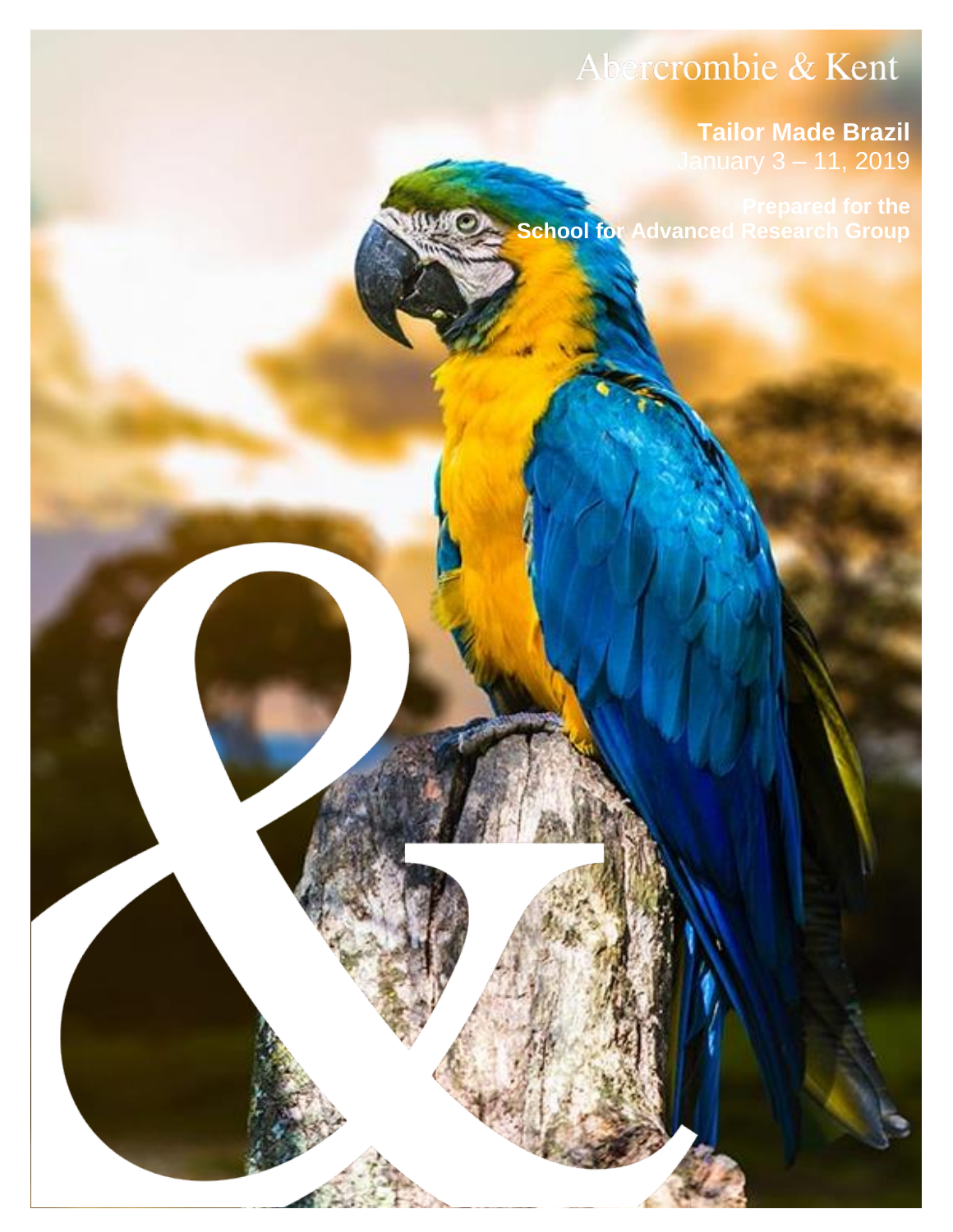# TAILOR MADE BRAZIL

JANUARY 3 – 11, 2019

# ITINERARY AT A GLANCE

| <b>DATE</b>              | <b>DESCRIPTION</b>                       | <b>ACCOMMODATION</b>                         | <b>MEALS</b> |
|--------------------------|------------------------------------------|----------------------------------------------|--------------|
| Thursday<br>Jan 3, 2019  | Arrive Manaus, Brazil                    | Villa Amazonia Hotel<br>(Superior Rooms)     | D            |
| Friday<br>Jan 4, 2019    | Manaus                                   | Villa Amazonia Hotel<br>(Superior Rooms)     | BLD          |
| Saturday<br>Jan 5, 2019  | Manaus                                   | Villa Amazonia Hotel<br>(Superior Rooms)     | <b>BLD</b>   |
| Sunday<br>Jan 6, 2019    | Manaus / Santarém                        | Barrudada Tropical Hotel<br>(Standard Rooms) | B            |
| Monday<br>Jan 7, 2019    | Santarém /<br>Monte Alegre /<br>Santarém | Barrudada Tropical Hotel<br>(Standard Rooms) | <b>BLD</b>   |
| Tuesday<br>Jan 8, 2019   | Santarém /<br>Alter do Chão /<br>Belém   | Golden Tulip Belém<br>(Standard Rooms)       | BL           |
| Wednesday<br>Jan 9, 2019 | Belém                                    | Golden Tulip Belém<br>(Standard Rooms)       | <b>BL</b>    |
| Thursday<br>Jan 10, 2019 | Belém                                    | Golden Tulip Belém<br>(Standard Rooms)       | B D          |
| Friday<br>Jan 11, 2019   | Depart Belém                             |                                              | B            |

 $B = B$ reakfast  $L = L$ unch  $D = D$ inner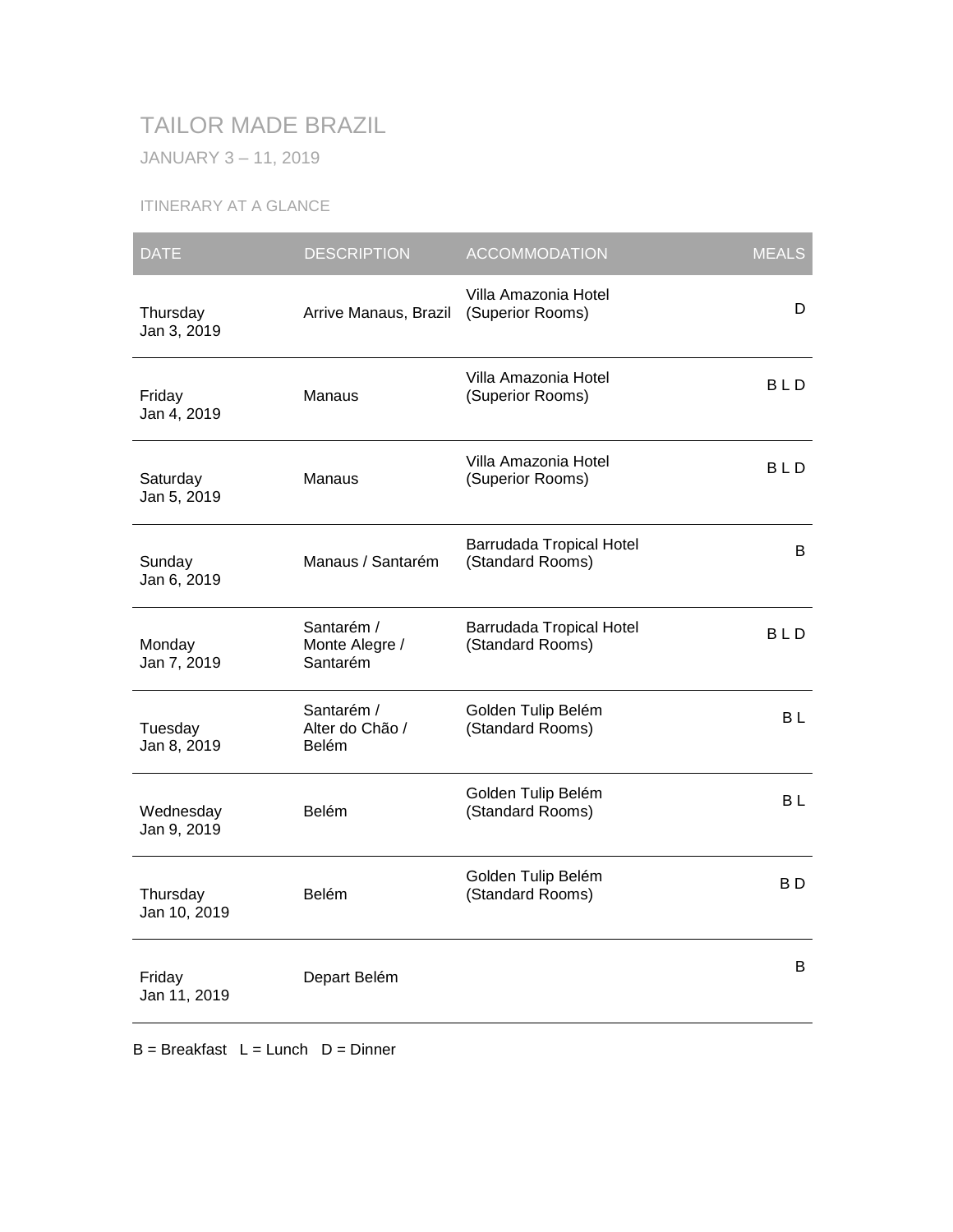# STUDY LEADER BIOGRAPHIES

#### **Anna C. Roosevelt**

Anna Roosevelt is a professor of anthropology at the University of Illinois at Chicago. She studies human evolution and long-term human-environment interaction and cultural development in the Amazon and Congo basins and is one of the leading researchers studying Paleoindians. Her field research has included significant findings at Marajo Island, Santarem, and Monte Alegre in Brazil. The *New York Times* has called her one of the leading American archaeologists whose work in Brazil is challenging conventional thinking about the peopling of America and where and how some of the first Americans lived. She has published seven books, including *Amazonian Indians from Prehistory to the Present*, and more than 100 articles in scientific journals, including *Science and Nature*.

Roosevelt is a fellow of the American Academy of Arts and Sciences and of the Royal Geographical Society. She has been awarded the Explorers Medal and the Society of Women Geographers' Gold Medal. Brazil has awarded her the Order of Rio Branco and the Bettendorf Medal. In 1988, she received a five-year fellowship from the MacArthur Fellows Program. Her research has been funded by grants from the National Science Foundation, the National Endowment for the Humanities, the Fulbright Commission, the Wenner-Gren Foundation, and the University of Illinois. Roosevelt was a National Endowment for the Humanities Fellow at SAR in 1989-1990.

#### **Michael F. Brown**

Raised in upstate New York, Texas, and Missouri, Michael Brown received his A.B. degree from Princeton and a Ph.D. in cultural anthropology from the University of Michigan. Brown became president of SAR after serving on the faculty of Williams College for 34 years. At Williams, Brown chaired the Department of Anthropology & Sociology, served as director of the Oakley Center for the Humanities & Social Sciences, and co-chaired the Stetson-Sawyer Project, one of the largest construction projects in the college's history.

His research has covered a broad range of topics, including the indigenous peoples of Amazonia, new religious movements, and the global challenge of protecting indigenous cultural property from misuse. He has been awarded research fellowships by the National Endowment for the Humanities, the National Science Foundation, the Smithsonian Institution, and the Institute for Advanced Study. At SAR, he has been a resident scholar and a participant in two advanced seminars.

In addition to scholarly articles, Brown is the author of six books, including *The Channeling Zone: American Spirituality in an Anxious Age* (1997), *Who Owns Native Culture?* (2003), and *Upriver: The Turbulent Life and Times of an Amazonian People* (2014). He has also published generalinterest articles and reviews in *Natural History*, *Smithsonian*, *The Chronicle of Higher Education*, the *Times Literary Supplement* (London), and the *New York Times Book Review*.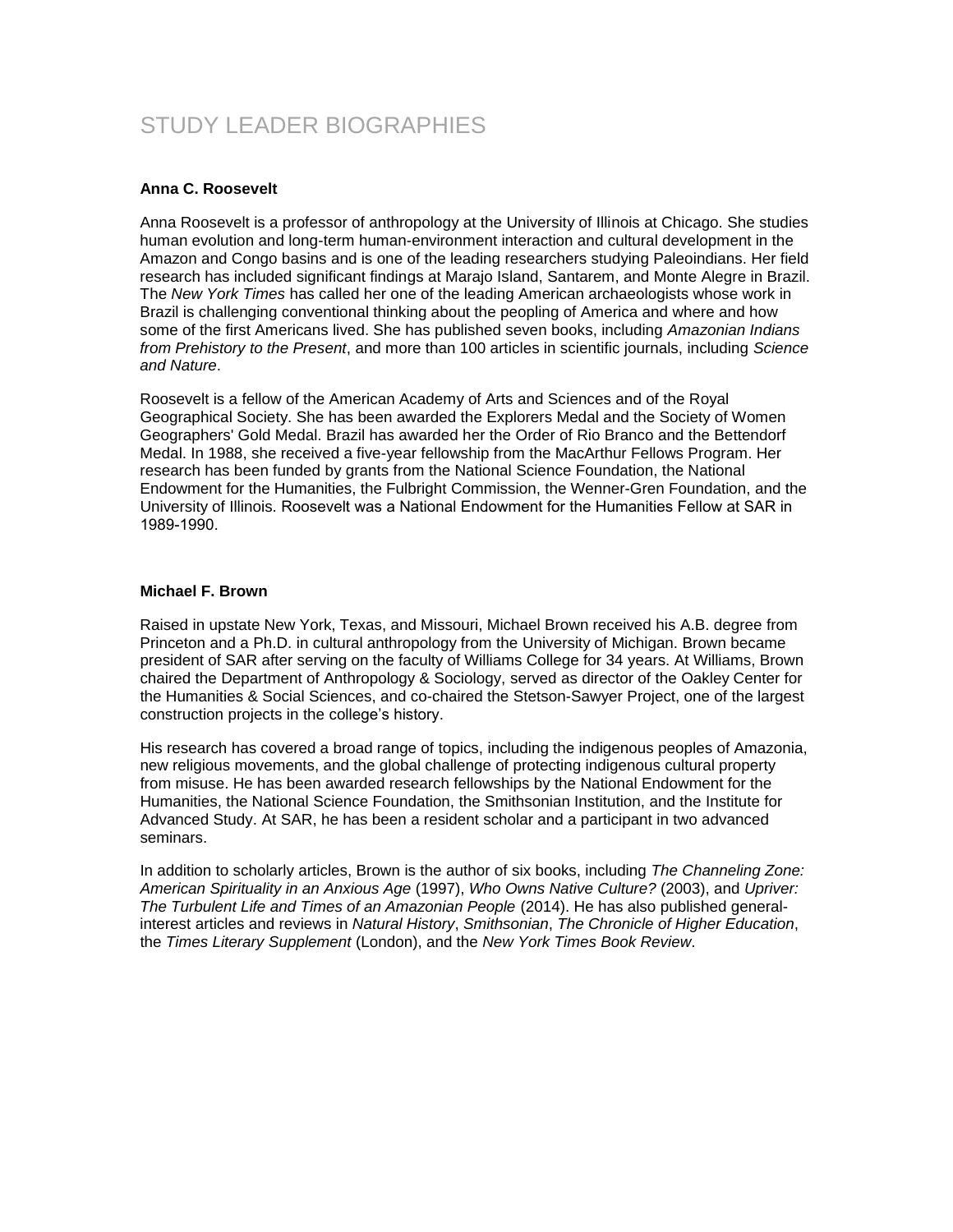# ITINERARY

#### *Subject to availability at time of payment*

THURSDAY, JANUARY 3, 2019 ARRIVE MANAUS, BRAZIL

Your adventure begins as you arrive into Manaus, Brazil. Perched on the banks of the Negro River in northwestern Brazil, the port city of Manaus, an ancient archaeological site of the famous polychrome horizon, is the capital of sprawling Amazonas and the gateway to the Amazon Rainforest. East of the city, the dark Negro and brown, muddy Solimões Rivers — tributaries that form the Amazon River — strikingly converge in a phenomenon known as the "Meeting of the Waters." Once a boom town filled with rich rubber barons, bustling, urban Manaus may reside in the heart of the jungle, yet it has notable, if unexpected, sights like a verdant zoo, a manatee rescue and a vibrant public market with Amazonian fish on display. Of course, given its proximity to the Amazon rainforest, immersive nature excursions are what really abound.

After passing through Immigration and Customs formalities you are met by your Abercrombie & Kent Resident Tour Director who remains with you throughout your journey. You are then transferred to your hotel where you are assisted with check-in.

This evening you enjoy a welcome dinner at your hotel.

**Accommodation:** Villa Amazonia Hotel (Superior Rooms)

FRIDAY, JANUARY 4 MANAUS B L D

This morning you are met by your guide and embark on city tour. You begin with a drive passing by the end old Manaus. Remembering the rubber boom time, the 19<sup>th</sup> century Provincial Palace building now houses several museums. You then continue on and pass by the floating harbor which was built by the English in 1903.

Next you see the Customs House, which retains its original use to this day. This is a very original building, considering that it was entirely built in England, dismounted, and reassembled in Manaus, and it is still one of the city's most cherished buildings. The Customs House is also complete with clock tower and known as Little Big Ben. You then proceed to Matriz Square and see the cathedral.

Afterwards you walk through the Adolpho Lisboa Municipal Market, an example of architecture with European features. The delicate art nouveau design of its cast iron, imported from Glasgow, Scotland, frames the stained glass windows of this copy of the former Les Halles Market in Paris.

Next you enjoy a photo stop at the 19<sup>th</sup> century Palácio Rio Negro. Originally built to be the private residence of a German rubber baron, the Palácio Rio Negro later became the Governor's office until 1997. Afterwards it was transformed into the Cultural Center, the Rio Negro Palace shelters today several exhibitions.

The highlight of your sightseeing will be the visit to the famed Opera House. Beautifully restored to its original splendor, the Opera House is complete with a stage curtain depicting Grecian nymphs bathing in the Amazon. *Please note: the Opera House is closed on Sundays.* 

This afternoon you enjoy a barbecue lunch at Churrascaria Bufalo.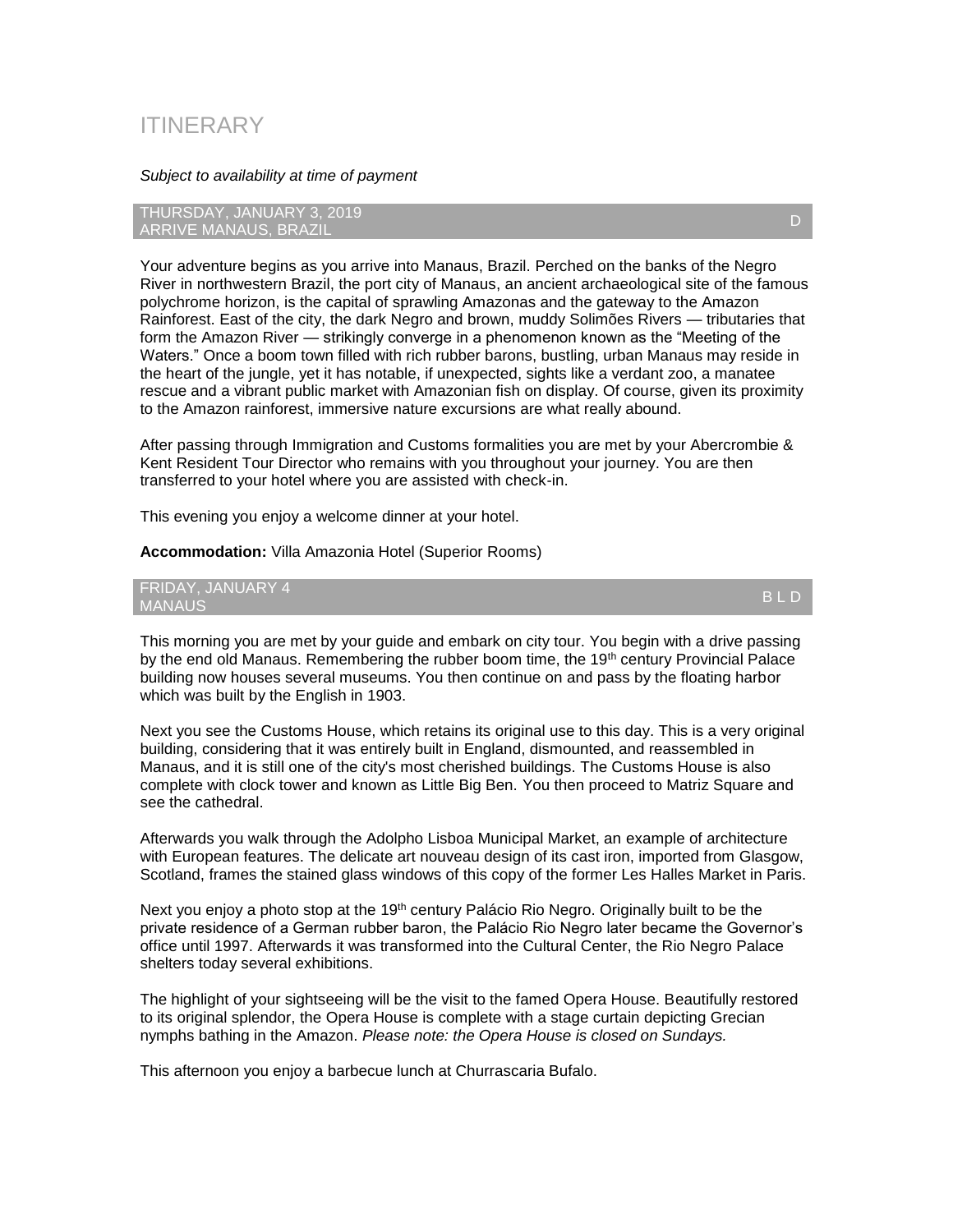Following lunch you visit the Museu da Amazonia (MUSA). Founded in 2009, Musa is a living, open-air museum in a segment of the Adolpho Ducke Forest Reserve, a primary forest in the city of Manaus. In the same area, in 2002, a Botanical Garden was created in situ that still grows and surprises.

Its tracks cut into the dense tissue of trees, palms and vines are illuminated by lights and shadows that reveal the dazzling diversity of shades of green and hide insects, birds and pollinators. The ecosystems, fauna and flora of the Ducke Reserve have been studied for more than 60 years by researchers from the National Institute of Amazonian Research (INPA), who deciphered most of their secrets, recorded in catalogs, articles and manuals.

The Musa Botanical Garden is committed to disseminating them to the general public. To make knowledge the lever of conservation and valorization of the patrimony that the nature bequeathed to us. Show visitors, live, in their natural habitat, plants, birds, insects, flowers and pollinators. The Musa Botanical Garden is equipped with towers to observe the forest at different heights, exhibition stands and pavilions in which themes dear to the indigenous cultures of the past and the present are revealed and celebrated. In prepared experimental laboratories we show the curious the micro world magnified.

Musa is also an imaginary museum, because we offer the traveler, an attentive visitor, to walk the enchanted paths of the forest characters, who seek to be discovered, seen, to exist in the museum.

This evening you enjoy dinner at Banzeiro Amazonian Cuisine, which specializes in local fish and contemporary cuisine.

**Accommodation:** Villa Amazonia Hotel (Superior Rooms)

SATURDAY, JANUARY 5<br>MANAUS MANAUS B L D

This morning you travel by regional speedboat up the dark waters of the mysterious Rio Negro (Black River). Upon arrival at the Rubber Museum you walk around the trails so you can witness and experience the history of the golden era of the rubber boom during the turn of the last century, how it started and ended, the riches brought by the developments and the sufferings.

Continuing on you re-board the speedboat and continue up the Rio Negro. You stop and pay a visit to an indigenous community where you have a reception of the Indians with a special ritual. Following the ritual you continue on up the Rio Negro to a native restaurant at Acajatuba Lake for lunch.

Following lunch you visit the Acajatuba Community in front of the Anavilhanas Archipelago. Here you disembark and meet the lifestyle of the members of this community.

Afterwards you continue by speedboat to the floating house where you can see, touch, feed and even swim with many Amazonian dolphins. Upon arrival you meet a professional who explains this exciting excursion! After your briefing you go under water to feed and touch the fresh water pink dolphins.

You then proceed down the Rio Negro and pass by the busy harbor of Manaus where large ships load and unload. You continue on and see the Educandos hillside with wooden houses built on stilts while watching the daily life of the people who live on the riverside.

From here you head to the Meeting of the Waters. Here you admire the meeting of the black waters of the Rio Negro with the light brown waters of the Solimões, giving birth to the mighty Amazon River. For miles and miles these waters flow side by side without mixing.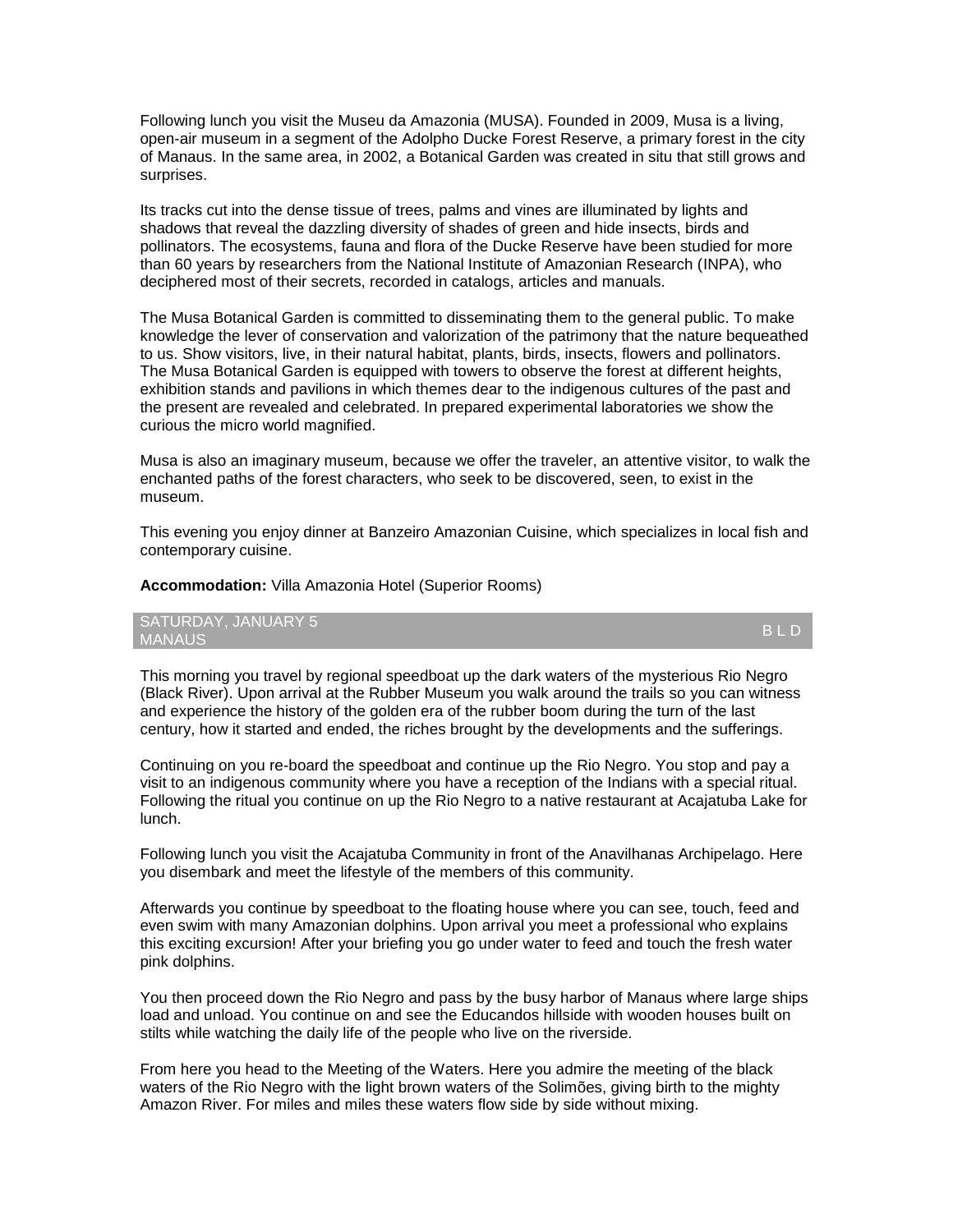Next you visit the January Lake, an Ecological Park located between the two rivers and have the opportunity to see the giant Amazonian Water lilies "Vitória Régia".

You enjoy a buffet dinner this evening at the floating restaurant of January Lake.

Following dinner the unique sensation of living and feeling the forest at night is experienced in canoes during the exploration of riverbanks in search of alligators.

Afterwards you head back to the speedboat and sail back to Manaus. Upon arrival you are met and transferred to the hotel.

**Accommodation:** Villa Amazonia Hotel (Superior Rooms)

#### SUNDAY, JANUARY 6 SUNDAT, JANUART 6<br>MANAUS / SANTARÉM BERTING BERTING BERTING BERTING BERTING BERTING BERTING BERTING BERTING BE

Today you are met and transferred to the airport to board a flight to Santarém. Santarém is situated on the right bank of the Tapajós River, near its confluence with the Amazon River. An ancient site c. 3,000 years old, excavated by Roosevelt and her colleagues, Santarém is now the most important town on the Amazon between Belem, some 600 miles (970 km) downriver to the east, and Manaus, about 450 miles (725 km) upstream to the west, and is a port of call for river steamers.

Upon arrival you are met by your guide and embark on a half day city tour. You see the port, Municipal Market, Cathedral, Cultural Center Handicraft and Mirante Square. You also enjoy a boat ride through the Meeting of the Waters and witness the porpoises and birds of the region.

Following your tour you travel to your hotel and are assisted with check-in. Enjoy the balance of the afternoon and evening at your leisure. You may wish to take a dip in the pool!

**Accommodation:** Barrudada Tropical Hotel (Standard Rooms)

MONDAY, JANUARY 7 MONDAT, JANOART *I*<br>SANTARÉM / MONTE ALEGRE / SANTARÉM B L DE LE DE LE DE LE DE LE DE LE DE LE DE LE DE LE DE LE D

Early this morning you are transferred to the Santarém pier where you board a shared ferry boat to the Monte Alegre area. *Please note: the boat ride is approximately 3 ½ hours followed by a land transfer of approximately 1 ½ hours to the Monte Alegre hills.* 

The hot sandstone hills behind Monte Alegre are dotted with caves and bizarre rock outcroppings, rock paintings from ancient Amazonians. The paintings are red, orange, yellow and brown, and depict human and animal figures, handprints and geometric designs. Studies conducted starting in the in the 1990s by pioneering archaeologist Anna Roosevelt, a greatgranddaughter of Theodore Roosevelt, suggest the caves at Monte Alegre were first occupied from c. 13,0000 to 500 – thousands of years earlier than previously thought. (Paleoindian sites elsewhere in South America have returned similar dates.) This caused quite a rukus and forced archaeologists to rethink when and how ancient people first arrived in South America. The studies done by Anna Roosevelt were published in Science Magazine. Most still believe the first migrants arrived from Asia across the Bering Strait, but rather than spreading gradually southward from there, it appears at least some Paleoindian groups made their way to Central and South America fairly quickly, probably using boats along the coasts and rivers, reaching as far south as Patagonia in just a few thousand years, instead of several thousand.

Upon arrival in the town of Monte Alegre you go directly to the Monte Alegre hills where you visit Serra (Sierra) da Lua.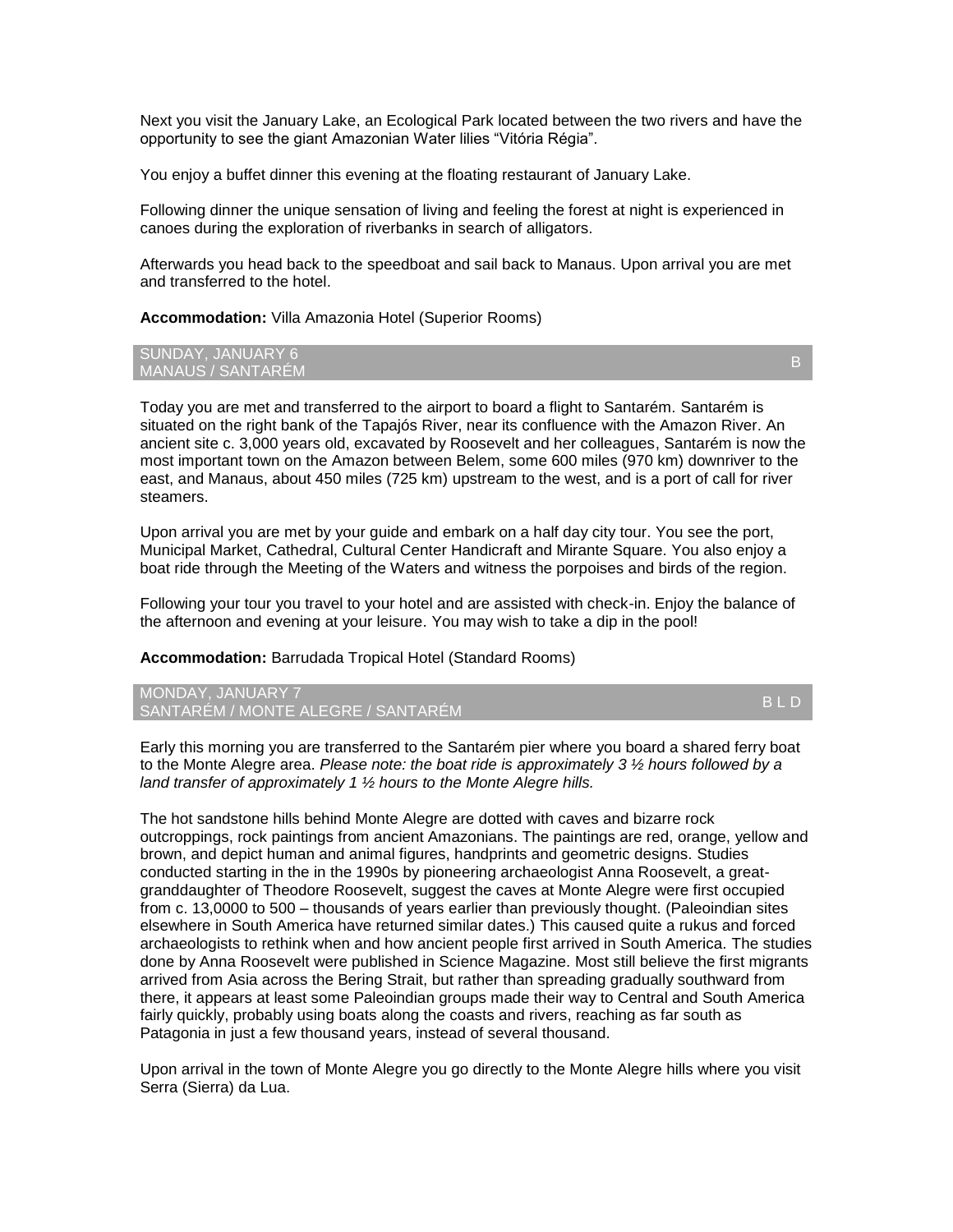Afterwards you travel on and enjoy a picnic lunch in front of the Cave of the Painted Rock.

Following you stop for a visit at Painel do Pilao.

This evening you enjoy an early dinner at a local fish restaurant.

Following dinner you transfer by land back to the pier where you board a shared ferry boat to Santarém. *Please note: the land transfer is approximately 1 ½ hours followed by a boat ride of approximately 3 ½ hours to Santarém.* 

Upon arrival you are met and transferred to your hotel. Enjoy the balance of the evening at your leisure.

**Accommodation:** Barrudada Tropical Hotel (Standard Rooms)

TUESDAY, JANUARY 8 TOESDAT, JANOANT 6<br>SANTARÉM / ALTER DO CHÃO / BELÉM B LE BELON B LE BELON B LE BELON B LE BELON B LE BELON B LE

This morning you enjoy on a full day tour of Alter do Chão. A picturesque village and prehistoric site of the powerful Santarém chiefdom, Alter do Chão is ringed by a white sand beach directly in front of town.

Crossing the Green Lake by a rabeta style boat, you travel to the Island of Love, the main beach of Alter do Chão. You then walk in the direction Serra da Piroca, the main elevation of the region where there is cerrado vegetation (forest damage by humans). After approximately one hour of walking you reach the top of the mountain range, which provides a panoramic view of the whole landscape: the Tapajós River, Green Lake, the Amazon River to the north and Alter do Chão to the South.

On the way back, you head to the bay of Lago Verde, also known as Igapó do Macaco, and in which part of the jungle is submerged in the period that comprises the months of March to August. In this beautiful landscape, there is possibility of viewing fish and birds. From the months of September to February, the landscape in this igapó is completely different. There are igarapés formations and springs with their crystalline water basins, where it is possible to take a nice dip.

This afternoon you stop and enjoy lunch at a local restaurant.

After a short rest in hammocks in the shade, your tour continues in the Enchanted Forest, a flooded jungle more dense and with medium-sized trees. In this place reigns silence and a unique harmony. Then, the Tapajós River rises to the community of Pindobal.

At the end of the afternoon, you navigate the Tapajós River to the Muretá or Ponta do Cururu to witness the sunset with the Tucuxi and Pink porpoises.

Following your sightseeing you are transferred to the airport in Santarém to board a flight to Belém, the state capital of Pará, famous for the Marajo culture excavated by Roosevelt**.** Belém is a large and appealing city, where prehistoric polychrome pottery of the Marajo Island culture, researched by Roosevelt, was found. Belém also enjoys a scenic spot alongside the Baia do Guajará / Amazon estuary, where it features a good selection of green spaces, often lined by large mango trees and other tropical plants. Tourists and locals alike enjoy relaxing at the centrally located park named the Praca da Republica, where various free events take place at weekends.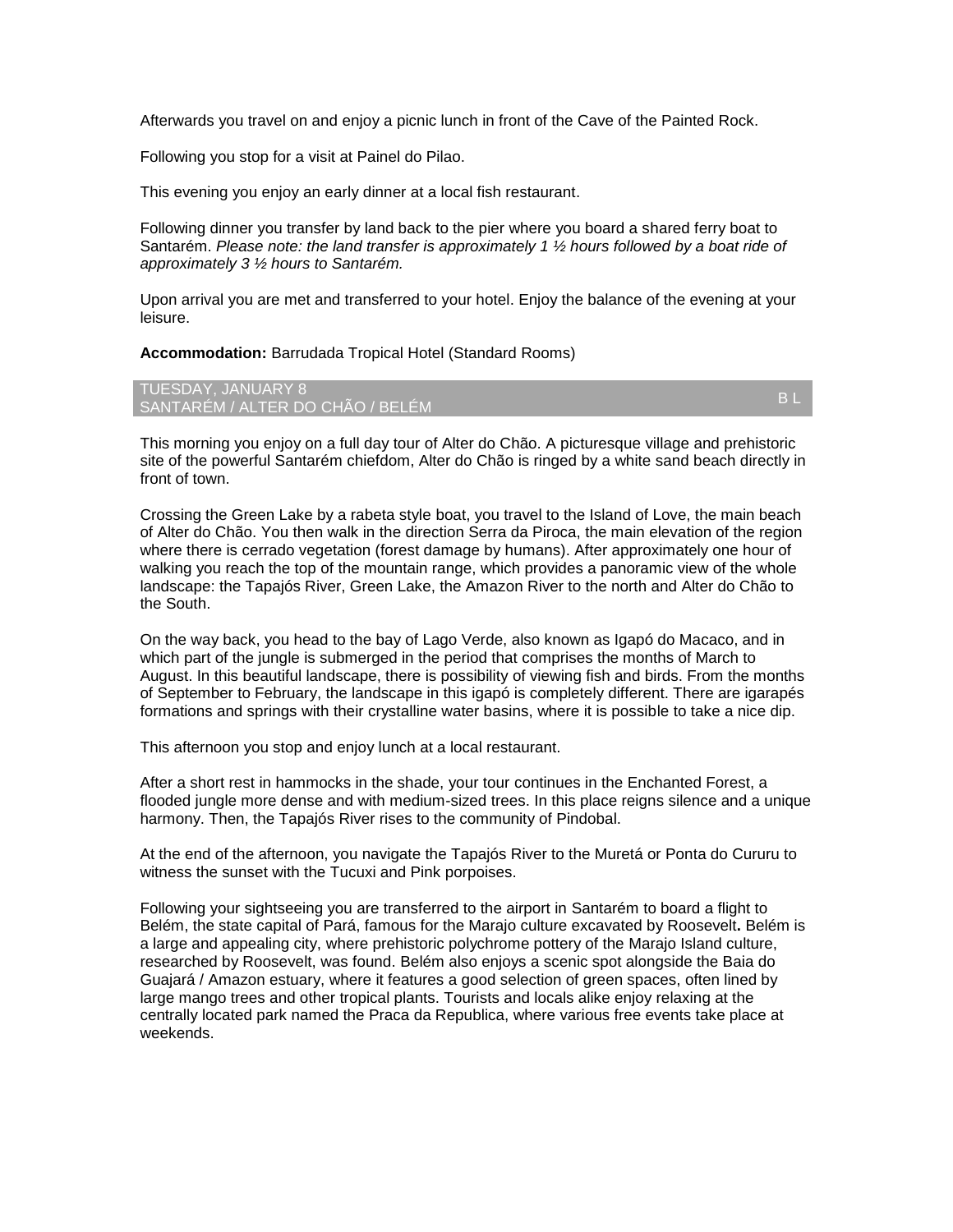Upon arrival you are met and transferred to your hotel where you are assisted with check-in. Enjoy the evening at your leisure.

**Accommodation:** Golden Tulip Belém (Standard Rooms)

#### WEDNESDAY, JANUARY 9 BELÉM / MOSQUEIRO / BELÉM B L

This morning you set out on a full day tour to Mosqueiro, a river island located on the eastern coast of the Pará River in front of the bay of Guajará. The name Mosqueiro comes from the old practice of the "moqueio" of the fish by the indigenous Tupinambás that inhabited the island. Mosqueiro is a beautiful city marked by the historical richness of its architecture. It has an extension of 10 miles (17 km) and 16 beautiful beaches of fresh water, sand clear and fascinating vegetation.

The Chapéu Virado is located on the plaza bearing its name, at the intersection of avenues 16 de Novembro and Beira Mar. It was originally a modest inn and restaurant of wood construction, dating from the heyday of the rubber plantation industry in the late nineteenth to early twentieth centuries. The hotel was constructed in a mix of European architectural styles, with allowances for the local climate. After the original structure was destroyed by fire, the mayor of Belém and the governor of Pará provided funding for its reconstruction.

Today you visit the Matriz Square, Chapéu Virado, Praia do Farol, Hat Virado, Murubira, Ariramba, San Francisco, among others, and tapioquinha stalls. The lovely beaches are available for a refreshing dip.

#### **Accommodation:** Golden Tulip Belém (Standard Rooms)

THURSDAY, JANUARY 10 A BELÉM DE LA BILITA DE LA BILITA DE LA BILITA DE LA BILITA DE LA BILITA DE LA BILITA DE LA BILITA DE LA BILIT<br>BELÉM

Today you are met and embark on a visit to the famous Ver-O-Peso Market, the largest open fair in Latin America. The Ver-O-Peso Market is composed of several sectors, such as manioc products, pulps and fruit juices, handicrafts, bars, among others. It has a daily flow of 50 thousand people, reaching to exceed these numbers depending on the period of the year. It is a favorite stop for delicious Amazonian style breakfast drinks. The market is located next to the port where you can see along a canal a double row of ancient buildings where the Marajo Island ranchers have their offices.

Following your visit you return to your hotel and enjoy the balance of the day at your leisure. There are local lunch places with tasty offerings near the hotel and interesting shopping areas.

This evening you enjoy a farewell dinner at Manjar das Garças, located in Mangal das Garças Natural Park. Manjar das Garças is known for its authenticity and creativity when it comes to contemporary and Parense cuisine combining the regional ingredients with the talent of great chefs, thus having the international standard menu.

**Accommodation:** Golden Tulip Belém (Standard Rooms)

#### FRIDAY, JANUARY 11 TRIBAT, SANGANT TITUL BERTAHUNG BELEMBERGAN DI BELEMBERGAN BERTAHUNG BELEMBERGAN BERTAHUNG BERTAHUNG BERTAHUNG<br>BELÉM / DEPART

Founded in 1616 by the Portuguese, Belém keeps historical secrets amid the great cultural and environmentally friendly. Unique beauty and hospitable people give the visitor a true journey into the past which, with a touch of the strong religiosity and the seasoning of the exceptional cuisine, make the visit unforgettable.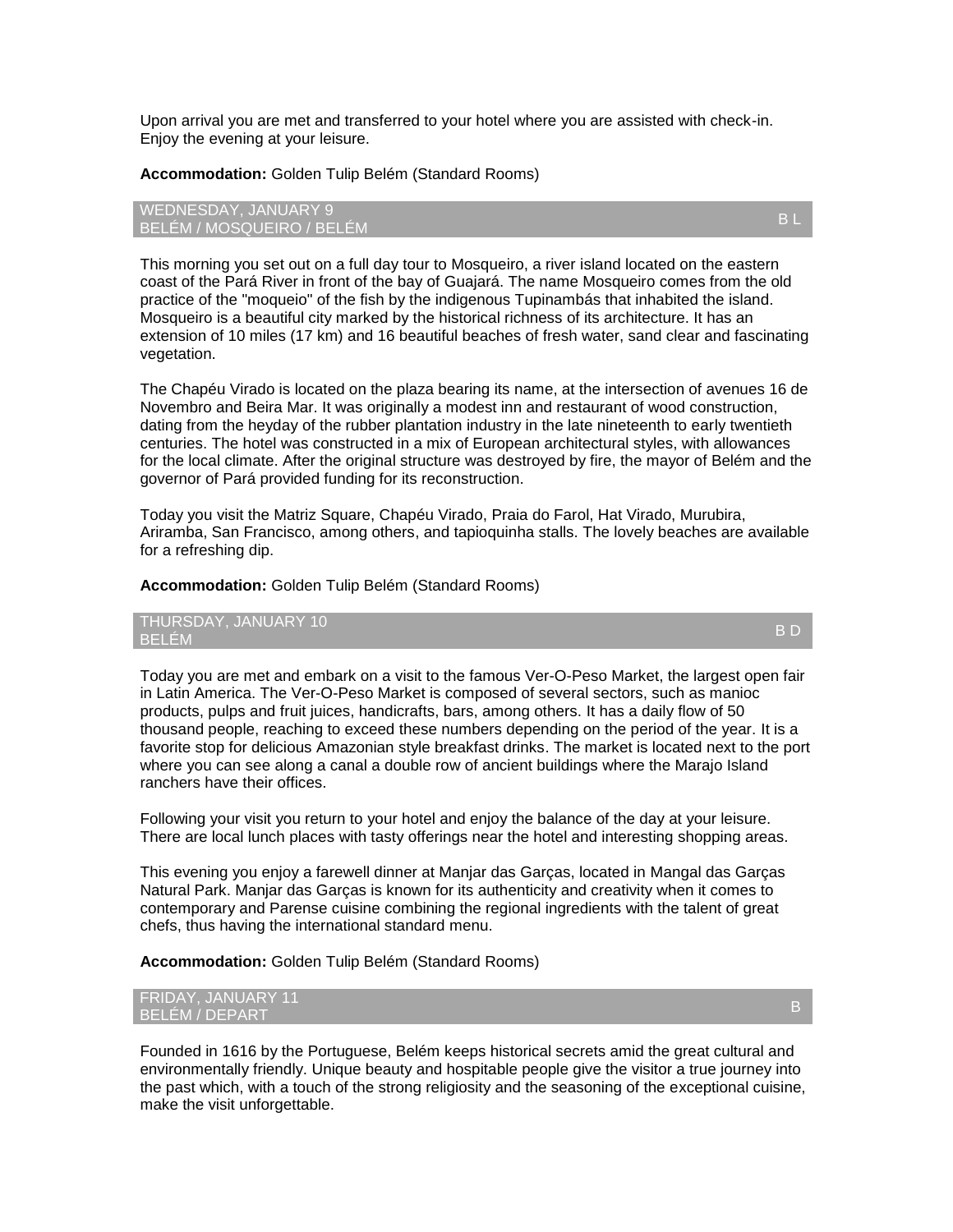After breakfast you check-out of your hotel depart for a visit to the Museu Paraense Emílio Goeldi. Since its foundation in 1866, its activities have been concentrated on scientific study of the natural and socio-cultural systems of the Amazon, as well as the dissemination of knowledge and collections related to the region.

Following your visit you are met and transferred to the airport in preparation of your homebound flight.

#### **Of Special Note:**

- A&K guides, transfers, sightseeing activities, tickets, etc. are not included during your days/times at leisure.
- Baggage Restrictions: Passenger checked baggage on domestic flights within Brazil is limited to one piece weighing no more than 50 pounds with linear dimensions not to exceed 62 inches (height, width and depth). Hand luggage is limited to one bag weighing no more than 17 pounds with a maximum size of 21 in. x 13 in. x 9 in. and one personal item. Any additional or overweight pieces will be charged on check-in and excess baggage fees are the traveller's responsibility.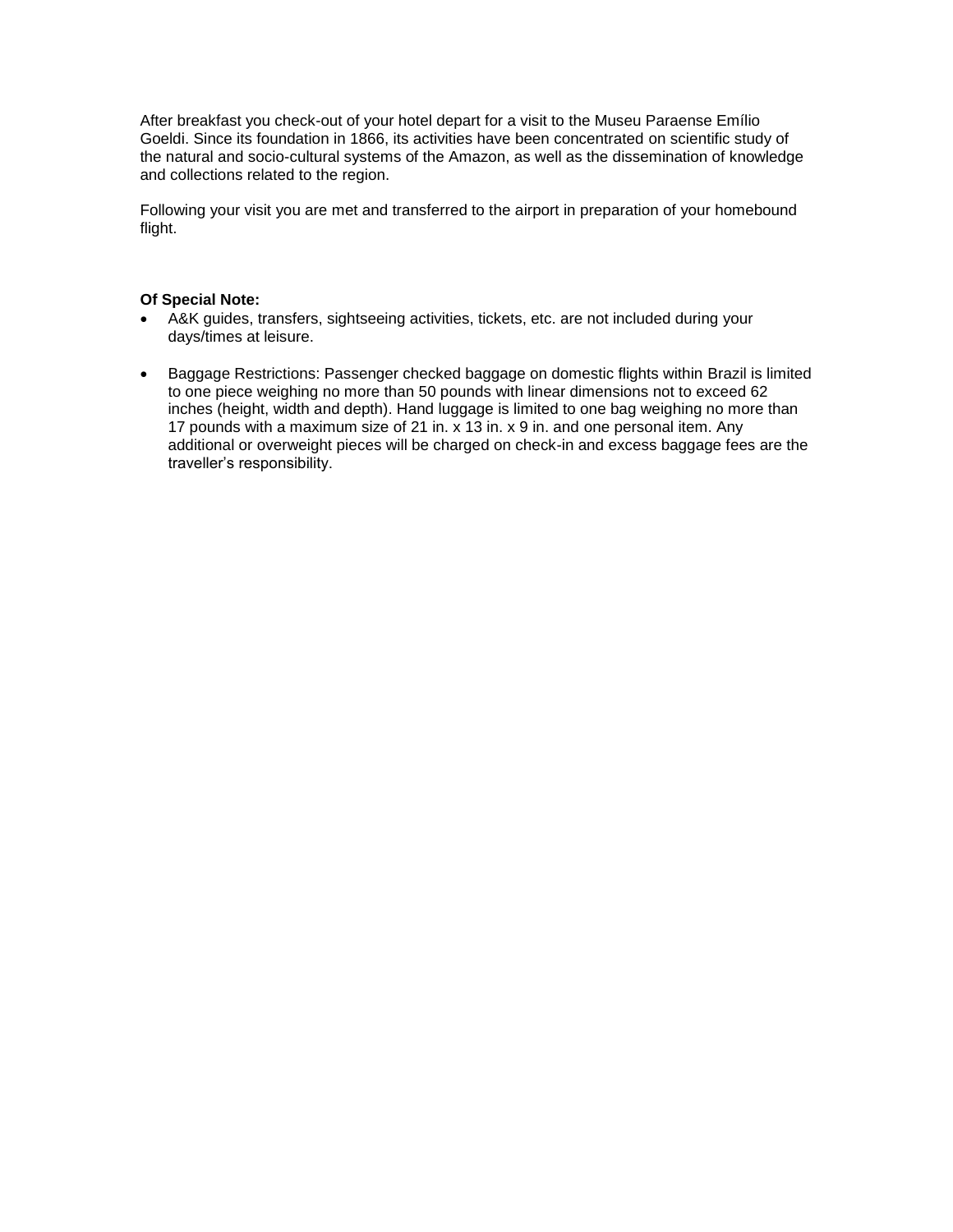# YOUR ACCOMMODATIONS

### **Villa Amazonia Hotel (Superior Rooms)**

Set in the center of Manaus, the Villa Amazonia Hotel occupies a historic mansion that harkens back to the city's rubber boom. While the period façade remains, the boutique hotel's 30 guest rooms and suites feature fresh, modern decor and warm wood accents. The hotel bistro serves casual, contemporary cuisine with an Amazonian twist. Other amenities include a courtyard garden, reflecting pool and fitness center. Located 35 minutes from Eduardo Gomes International Airport, the Villa Amazonia Hotel affords a peaceful sanctuary in the heart of Manaus.

#### **Barrudada Tropical Hotel (Standard Rooms)**

Welcome to the Barrudada Tropical Hotel. Located in Santarém, the Barrudada Tropical Hotel is one of the most sought-after hotels in the area. Enjoy all the comforts of Barrudada Tropical Hotel which offers its guests an amazing and unforgettable experience.

#### **Golden Tulip Belém (Standard Rooms)**

Golden Tulip Belém offers 104 rooms and has a variety of facilities and services that assure to meet the needs of both business and leisure travelers: restaurant, room service 24 hours, laundry, business center, swimming pool, fitness center, sauna a game room and a rooftop with a fantastic view of the city.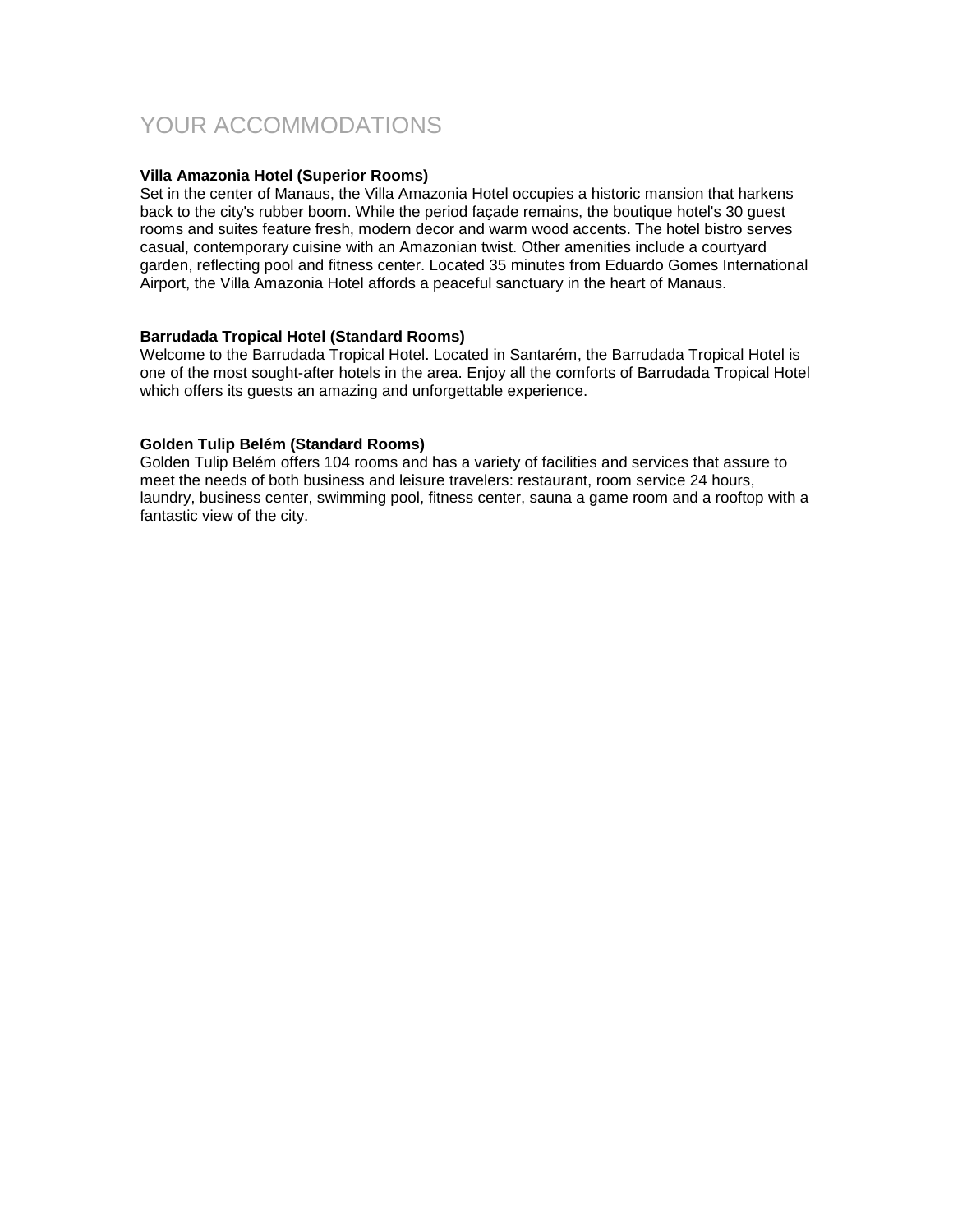# WHAT TO DO NEXT TAILOR MADE BRAZIL | JANUARY 3 – 11, 2019 BOOKING NUMBER: USA129108

# **Confirming Your Booking**

When you are ready to confirm your booking, please contact A&K or your travel professional and provide the following information along with your payment information:

- Full names of all guests travelling as they appear on their passports, and any addresses if different from one another to ensure all pre-trip materials are sent to the proper location.
- Whether you intend to purchase A&K Guest Protection program. This must occur within 14 days of deposit to waive the pre-existing medical condition exclusion.
- Special requests for this journey which you have not already discussed.
- Passport copy (picture or color scan of the photo page).

# **Making Payment**

Payments can be made via the methods below. Please be sure to read through the Terms & Conditions attached to this itinerary before doing so.

| By Credit Card                                                     | By Wire                                                            | By Check                                                                                                                                           |
|--------------------------------------------------------------------|--------------------------------------------------------------------|----------------------------------------------------------------------------------------------------------------------------------------------------|
| Click here to submit a<br>payment using our easy<br>payment portal | Speak with your Travel<br>Consultant to obtain<br>bank information | Mail with booking number to:<br>Abercrombie & Kent, USA, LLC<br>1411 Opus Place, Executive Towers<br>West II, Suite 300<br>Downers Grove, IL 60515 |

# **Preparing for Your Journey**

- Shortly after your booking is confirmed, you will receive your pre-trip materials including your complete itinerary, passports and visa requirements and destination information. Each guest will also be required to complete an online Guest Information Form.
- Approximately 30 days before departure, you will receive complete details for your journey, including your final itinerary and a contact list.

# **A Special Note on Passports & Visas**

 Your passport must remain valid for at least 6 months following the completion of most international travel. Visas may be required for your journey and travellers are responsible for securing the necessary visas. Details can be found at www.abercrombiekent.com/visas or contact your Travel Consultant with any questions. Non US passport holders should consult with their diplomatic or consular office to obtain the specific requirements.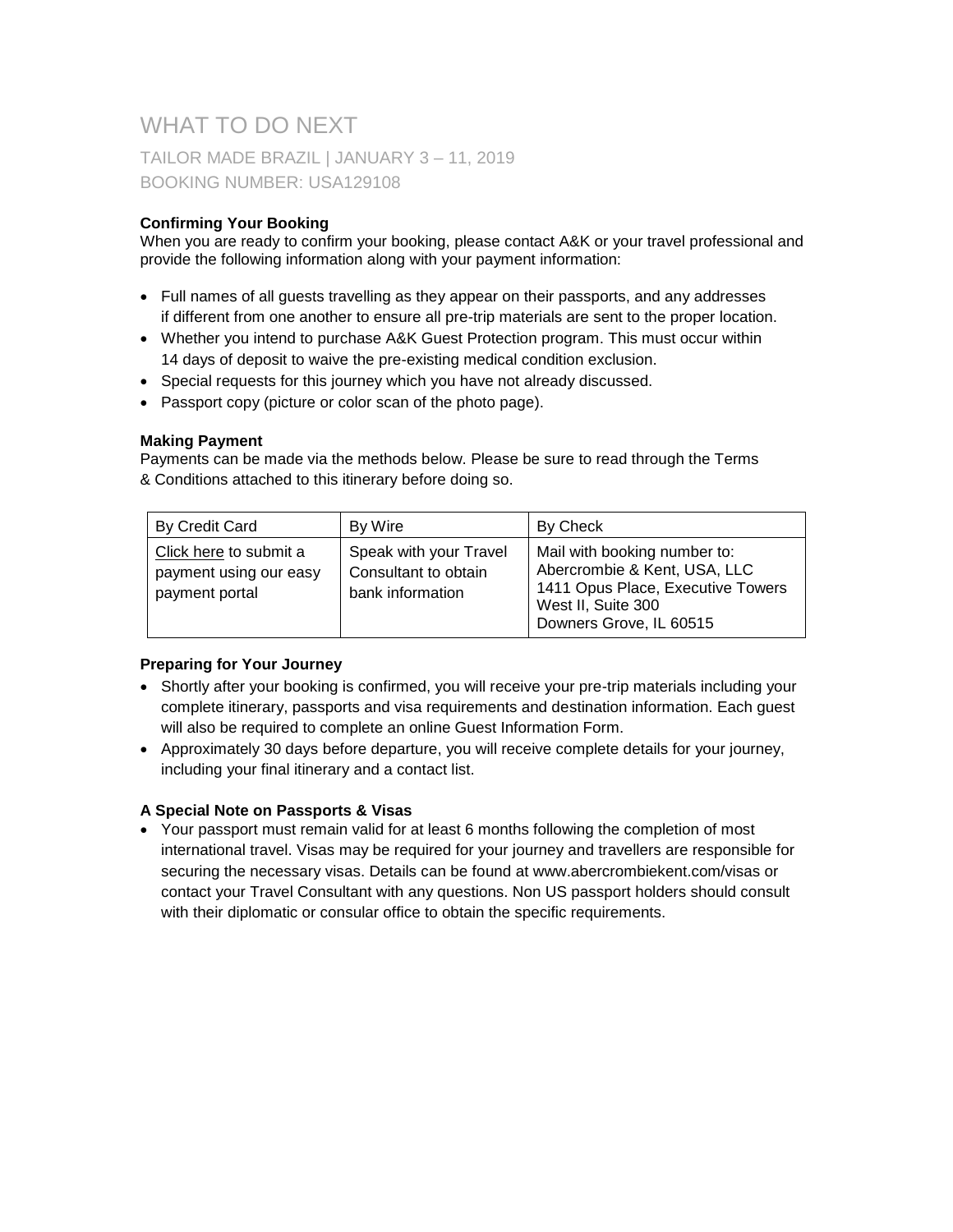# TERMS & CONDITIONS

These Abercrombie & Kent USA, LLC ("A&K") Terms & Conditions apply to Signature Series and Tailor Made journeys departing between January 1, 2018 and December 31, 2018 and bookings for future years until updated.

# A&K PRICE ASSURANCE

A&K will honor any lower advertised price on abercrombiekent.com for the same program, travel date and accommodation classification for all small group and Signature Series journeys available through A&K excluding Luxury Expedition Cruises, Private Jet, Inspiring Expeditions by Geoffrey Kent, international and internal air and extra services. Travel professional or guest must contact A&K for a price adjustment prior to travel. A&K reserves the right to modify or cancel the A&K Price Assurance for future bookings without prior notice.

# INCLUDED IN JOURNEYS

All accommodations; meals; English-speaking guides and private sightseeing, except for shared excursions from safari camps/lodges, cruise vessels and trains or other exceptions, as noted in the itinerary; park and entrance fees; arrival and departure transfers; coffee/tea/soft drinks/water at included meals; local bottled water during sightseeing; porterage of two (2) pieces of baggage; and hotel taxes.

# NOT INCLUDED IN JOURNEYS

A&K's Guest Protection Program; international and internal airfares, unless otherwise noted; costs associated with obtaining passports or entry visas; reciprocity and other border fees; airport departure taxes, unless otherwise noted; excess baggage charges; all gratuities; meals other than those specified in the itinerary; beverages other than those noted in inclusions above or specified in the itinerary; any meals for your guide if you invite him/her to dine with you; sightseeing not included in the itinerary; and personal expenses such as laundry, communication charges, Internet access; and optional activities (which are subject to availability).

# HOTEL CHECK-IN

Most hotels allow check-in to take place during the midafternoon. Should you wish to have a guaranteed room ready for your immediate check-in upon arrival, it can be arranged for an additional charge. Please ask A&K for details and prices.

# SPECIAL REQUESTS

Specific requests such as adjacent or connecting rooms, types of beds, smoking rooms and special dietary needs should be advised at time of booking. Please note that while every effort will be made to secure a special request, it cannot be guaranteed.

# ITINERARIES

A&K reserves the right to modify program itineraries, including arranged sightseeing, and substitute accommodations, including vessels, aircraft and trains, at any time due to unforeseen circumstances or those beyond A&K's control. Every effort will be made to operate itineraries as planned, but alterations may occur after the final itinerary has been issued. All scheduled sightseeing has been confirmed in advance, but venues including wildlife reserves, museums and other points of interest can change their hours of operations at short notice. If this occurs, your guide will offer alternative arrangements.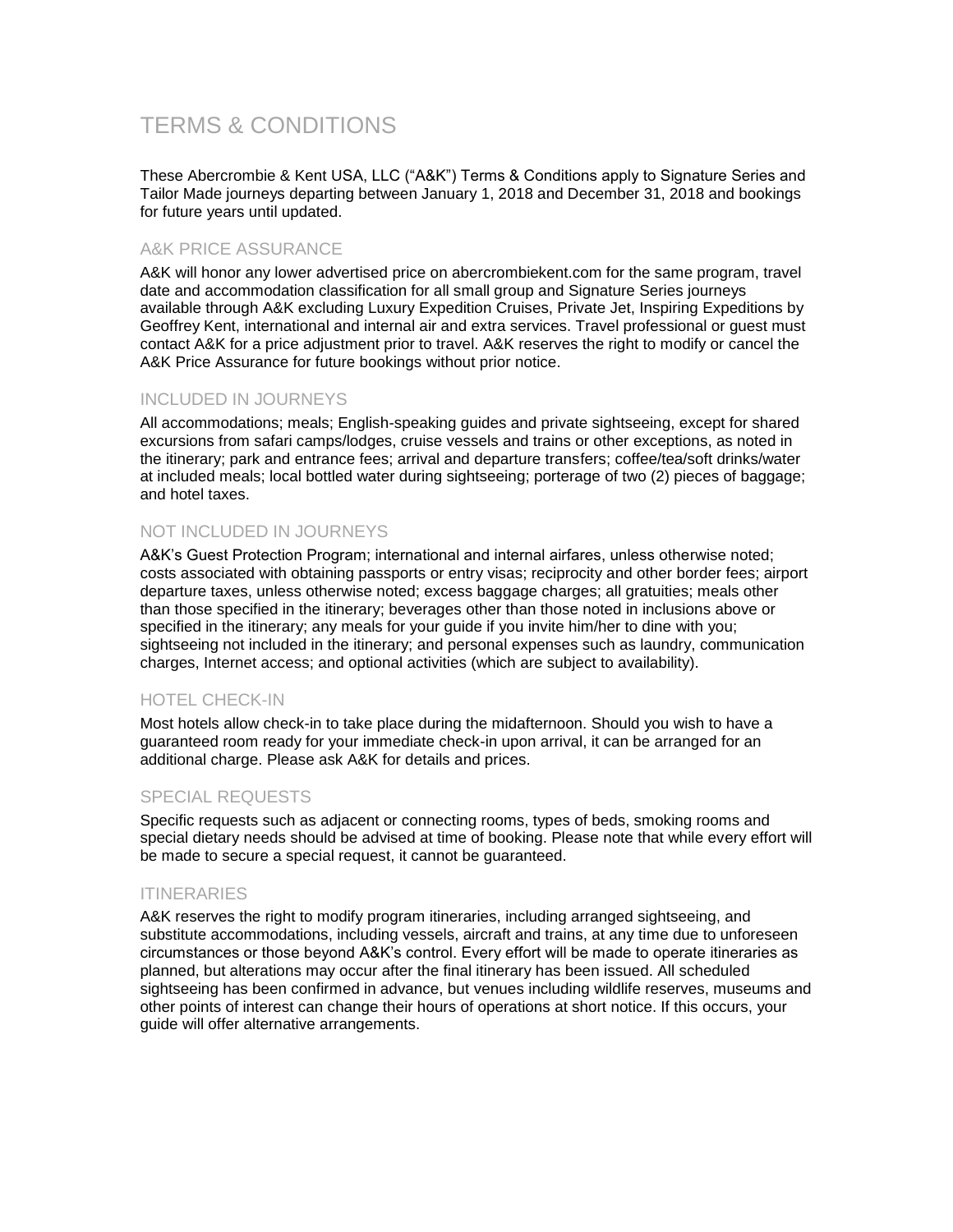# AIR TRANSPORTATION

International airfare (to the journey starting point and from the ending point) is not included in program pricing. A&K has special agreements with many air carriers and can offer quotations from any gateway. Some journeys require internal flights as specified in the itinerary. This airfare is typically not included and must be purchased from A&K in addition to the journey. In the instance where charter flights are used and seating is limited, A&K reserves the right to substitute and confirm air reservations on a suitable alternative scheduled air flight. All internal air is based on economy class seating and is 100% non-refundable at time of final payment (some exceptions may apply). All international and internal air quotes are subject to change until final payment has been received by A&K. Flight confirmation is based on availability. Air reservations cannot be confirmed until a passport copy is received by A&K.

All air carriers are independent contractors and are not owned, managed, controlled or operated by A&K. Your airline ticket constitutes a contract between yourself and the airlines (and not A&K), even if purchased through A&K. A&K is not liable for, and does not assume responsibility or accept claims with regard to, seat assignments, name changes, schedule changes, flight changes and/or cancellations. Should you change or cancel your air transportation arrangements before or after your travel begins, all airline change and cancellation fees will apply.

# BAGGAGE

A&K provides porterage of two (2) pieces of baggage per person. Please note should your journey include internal/domestic or charter flights, your luggage allowance may be less than two (2) pieces of baggage and weight/size restrictions and additional costs may apply.

Details will be provided in your Pre-Travel Documentation. Baggage and personal effects are at the owner's risk throughout the travel program, and A&K assumes no liability for lost or damaged baggage. Please check with your international carrier for other baggage restrictions and fees applicable to your international flights.

# PRICES AND ARRANGEMENTS

Quoted program prices are per person, double occupancy except where indicated. Although not expected, published prices may be modified due to unexpected significant external factors not forecasted at the time of printing. A&K is under no obligation to give a breakdown in costs of any journey. Any modifications to a Tailor Made itinerary, including dates or number of people travelling, will require a revised proposal.

# CHILD POLICY

No minimum age is required unless noted on the itinerary and all children under age 18 must be accompanied by an adult. Some activities contained within an itinerary may have a different age restriction than the overall minimum age requirement. Details will be provided at the time of booking.

# ACTIVE ELEMENTS & CONDUCT

Some active elements have been incorporated into select itineraries. To enjoy the trip as intended, a minimum level of fitness is required. A&K will require notice if any participant has any physical or other condition or disability that could create a hazard to him or herself. A&K reserves the right to decline acceptance of anyone whom it considers unsuitable due to fitness level. The guest represents that neither he nor she nor anyone travelling with him or her has any physical or other condition or disability that could create a hazard to himself or herself or other members of the tour. A&K reserves the right to decline acceptance of anyone whom it considers unsuitable due to fitness level. A&K also reserves the right to remove from the trip, at the participant's own expense, anyone whose physical condition or conduct negatively impacts the enjoyment of the other guests or disrupts the tour.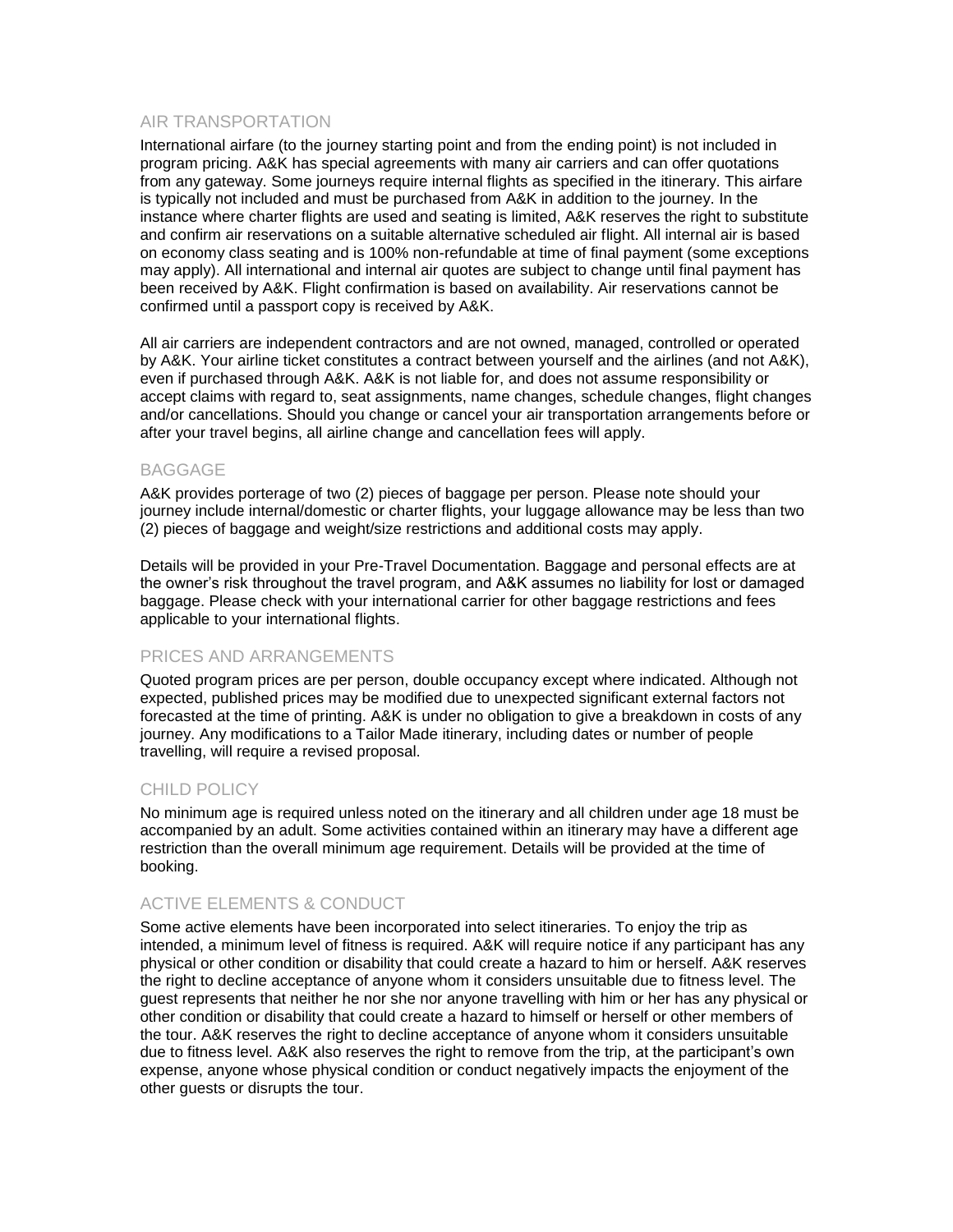# A&K'S GUEST PROTECTION PROGRAM

Our Guest Protection Program, which provides cancellation coverage, medical coverage and protection against lost or damaged luggage, is not included in the program price and is recommended. The plan must be purchased within 14 days of deposit in order to waive the preexisting medical condition exclusion. Call A&K for details.

### PASSPORTS AND VISAS

It is the guest's sole responsibility to obtain, and have available when necessary, the appropriate valid travel documents. All guests are advised to check with the appropriate government authority to determine the necessary documents. A valid passport is required for U.S. citizens travelling to all international destinations. Passports must be valid for six (6) months after the return of your journey and should also have sufficient blank visa pages for entry and exit stamps. Many destinations also require a visa for U.S. citizens; this will be indicated in your Pre-Travel Documentation. Non-U.S. citizens should contact the appropriate consular office for entry requirements pertaining to their journey. You may be refused boarding or disembarked from a vessel without liability for refund, payment, compensation or credit of any kind if you do not have proper documentation, and you will be subject to any fine or other costs incurred by A&K which result from improper documentation or noncompliance with applicable regulations.

# RESERVATION AND PAYMENT SCHEDULE

Deposit per person required at time of booking: A deposit of \$1,000 per person for Signature Series and 25% of the program price for Tailor Made is required at the time of booking. Final payment is due 120 days prior to departure. If your reservation is made within 120 days of departure, the entire cost of the trip must be paid at the time of the request in order to secure confirmation. Additional deposits may be required for planes, vessels and trains, including private charters; exclusive, private use of accommodations or venues; and groups of 15 or more. An additional nonrefundable permit fee is required at the time of booking for Uganda (\$1,350 per person).

# CANCELLATION CHARGES

Cancellations must be received in writing and will become effective on the date of receipt, fax or email. Cancellations received by A&K are subject to the following:

# CANCELLATION FEES PER PERSON

| 121 days prior to departure (or more) | Signature Series: \$500. Tailor Made: 10% of the program price up to<br>a maximum of \$2,500 per person. Additional cancellation penalties<br>may apply to planes, vessels and trains including private charters;<br>exclusive private use of accommodations or venues; and groups of<br>15 or more. |
|---------------------------------------|------------------------------------------------------------------------------------------------------------------------------------------------------------------------------------------------------------------------------------------------------------------------------------------------------|
| 120-91 days prior to departure        | 20% of program price (Signature Series and Tailor Made)                                                                                                                                                                                                                                              |
| 90-61 days prior to departure         | 50% of program price (Signature Series and Tailor Made)                                                                                                                                                                                                                                              |
| 60 days prior to departure (or less)  | 100% of the program price (Signature Series and Tailor Made)                                                                                                                                                                                                                                         |

#### Changes to the Itinerary:

The guest will be responsible for any changes or cancellations made to the itinerary at their request or beyond their control, before or during travel, including expenses incurred due to a change, delay or cancellation of any flights. If a guest cancels or leaves a journey and a roommate remains, an additional supplement may apply to the price for the remaining guest.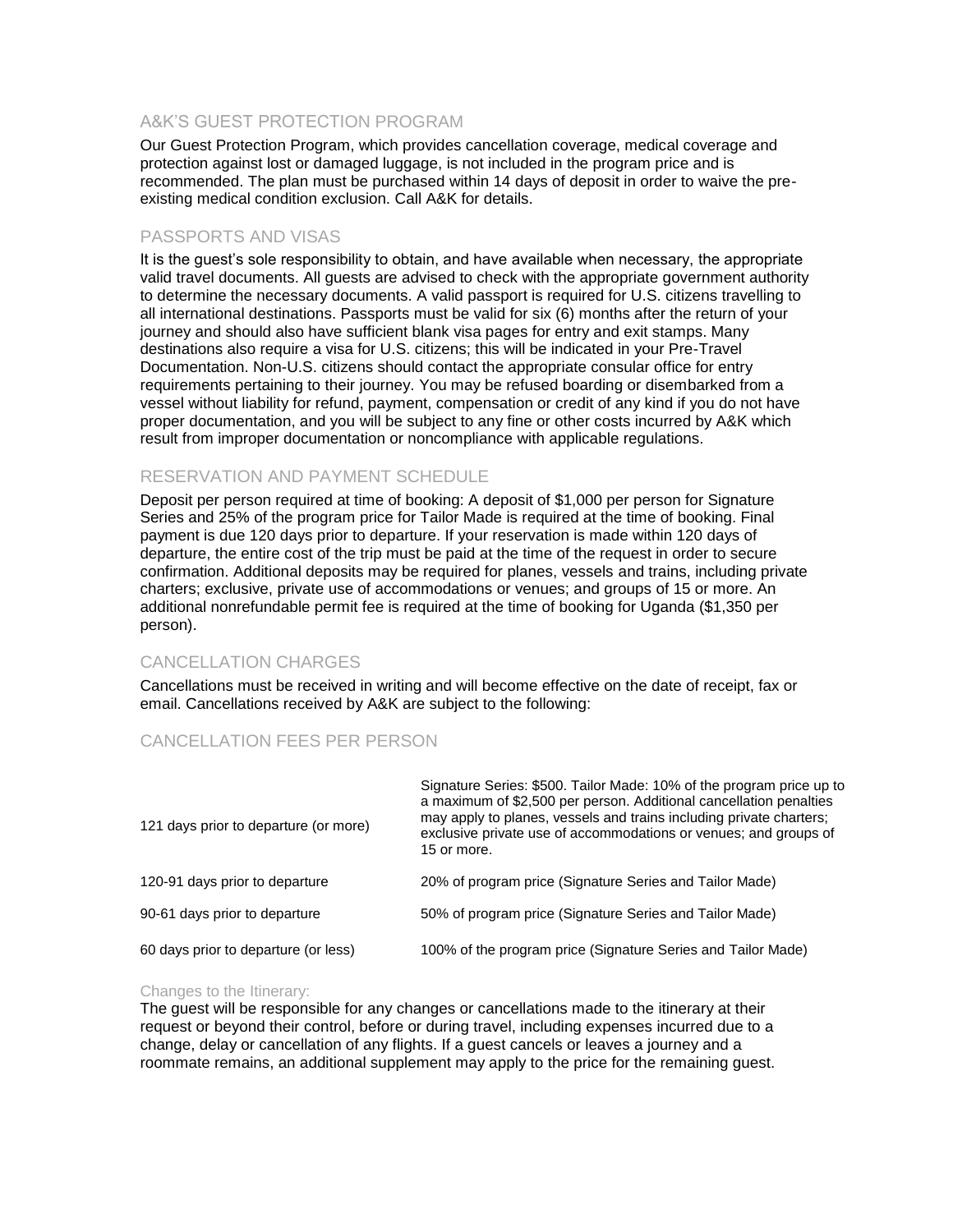# CANCELLATION CHARGES FOR INTERNAL AIR

All internal air is 100% non-refundable at time of final payment (some exceptions may apply).

#### CANCELLATION CHARGES FOR EXTRA SERVICES

Additional hotel nights and other extra services booked in connection with A&K programs are subject to specific cancellation penalties. These will be provided at the time of booking and noted on the invoice.

### CLAIMS AND REFUNDS

Refunds are not made for any missed services, except for verifiable, extenuating circumstances. Please see our Limits on A&K's Responsibility clause below. For verifiable claims to be considered, they must be received in writing within 30 days of the termination of the program and be accompanied by supporting documentation and/or a statement from the local destination company verifying the claim. Any adjustment consideration will be based on the actual price of the services involved and not on a per diem basis. Adjustments will not be made for unused sightseeing trips or meals. A&K will not accept any liability for any claims that are not received within 30 days of the termination of your travel program.

#### PHOTOGRAPHY DURING TRAVEL

A&K reserves the right to take photographs and video during the operation of any program, or part thereof, and to use them for promotional purposes during the program and thereafter. By booking a program with A&K, guests agree to allow their images to be used in such photographs and video. Guests who prefer that their images not be used are asked to identify themselves to their Local Guide at the beginning of their program.

### LIMITS ON A&K'S RESPONSIBILITY

A&K, its employees, shareholders, officers, directors, successors, agents and assigns, does not own or operate any property or entity which is to or does provide goods or services for your trip. It purchases transportation (by aircraft, coach, train, vessel or otherwise), hotel and other lodging accommodations, restaurant, ground handling and other services from various independent suppliers (including from time to time other affiliated A&K companies). All such persons and entities are independent contractors. As a result, A&K is not liable for any negligent or willful act of any such person or entity or of any third person. In addition and without limitation, A&K is not responsible for any injury, financial or physical loss, death, inconvenience, delay or damage to personal property in connection with the provision of any goods or services whether resulting from but not limited to acts of God or force majeure, illness, disease, acts of war, civil unrest, insurrection or revolt, animals, strikes or other labor activities, criminal or terrorist activities of any kind, overbooking or downgrading of services, food poisoning, mechanical or other failure of aircraft or other means of transportation or for failure of any transportation mechanism to arrive or depart on time.

There are many inherent risks in adventure travel of the type involved here, which can lead to illness, injury, or even death. These risks are increased by the fact that these trips take place in remote locations, far from medical facilities. Guest assumes all such risks associated with participating in these trips.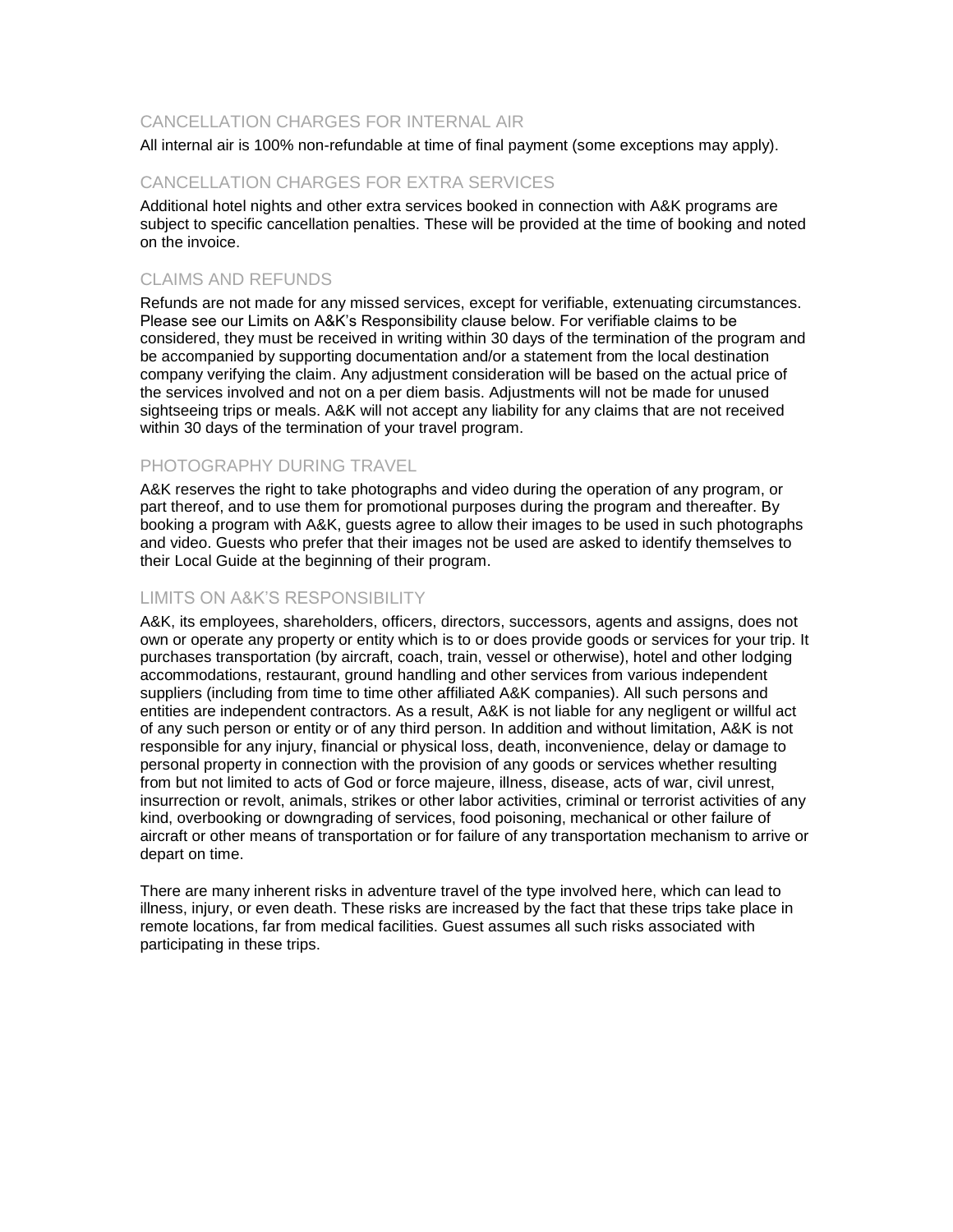If you decide to participate in any activities including, but not limited to, any excursions involving animals, riding on animals, SCUBA diving, snorkeling, hot air ballooning, ziplining, high altitude treks, climbing, whitewater rafting, primate tracking and any activity which A&K considers to carry inherent risk of serious illness, injury or death ("Activities"), then you fully understand and acknowledge that Activities carry with them various inherent risks, including serious illness, injury or death and you take complete responsibility for your own health and safety and agree to assume all risks of injury, illness or death, whether foreseen or unforeseen, that may befall you as a result of participating in any Activities and agree to release A&K and its affiliates, their agents, employees and representatives from any liability whatsoever related thereto.

Further, as consideration for being permitted to participate in the Activities, you release A&K, whether known or unknown, from, and agree not to sue or make claim against A&K for, property damage, cancellation of any Activities for any reason, illness, negligent rescue operations or procedures, personal injury, or death arising out of your participation in the Activities, and any activity related thereto, including transportation to and from the site of the Activities, regardless of whether such property damage, illness, personal injury, or death results from the negligence of A&K (but not its reckless, willful, or fraudulent conduct), and/or from any defect in equipment. You further agree to indemnify and hold A&K harmless with respect to any claim made against A&K by anyone else which (a) related to your participation, or (b) which would be subject to the above release and covenant not to sue if you had made the claim directly yourself.

# TRAVEL ADVISORIES AND WARNINGS

It is the responsibility of the guest to become informed about the most current travel advisories and warnings by referring to the U.S. State Department's travel website at travel.state.gov or by phone at 888 407 4747. In the event of an active State Department Travel Warning against travel to the specific destination location(s) of the trip, should the guest still choose to travel, notwithstanding any travel advisory or warning, the guest assumes all risk of personal injury, death or property damage that may arise out of the events like those advised or warned against.

### ARBITRATION AGREEMENT

Any controversy or claim arising out of or relating to these **Terms and Conditions**; to the **Limits on A&K's Responsibility** clause; to any A&K brochure; to any information regarding any A&K trip, service or package; or to any A&K related trip, activity, service or package shall be submitted exclusively to and resolved in binding arbitration in Chicago, Illinois under the CPR International Non-administered Arbitration Rules (which can be found at cpradr.org), before a single arbitrator appointed by CPR. Any party or their representative may appear for the arbitration by telephone or video conference. Each party shall bear its own fees, costs and expenses and an equal share of any arbitrator and administrative fees.

ANY PAYMENT TO A&K CONSTITUTES YOUR ACCEPTANCE OF THE TERMS AND CONDITIONS SET OUT HEREIN AND IN MORE SPECIFIC PRETRAVEL DOCUMENTATION, INCLUDING THE GUEST INFORMATION FORM.

A&K accepts all major credit cards.

# ONE NAME: ONE UNPARALLELED STANDARD WORLDWIDE

Throughout this brochure, you'll see references to "Abercrombie & Kent" (or simply "A&K"). This is our shorthand for the many independent Abercrombie & Kent companies that work with A&K, to provide its travellers with a consistent worldwide standard of expertise and excellence in travel. Their independence allows our guests to benefit from unique local knowledge and specialized services available only from destination-based operating companies around the globe.